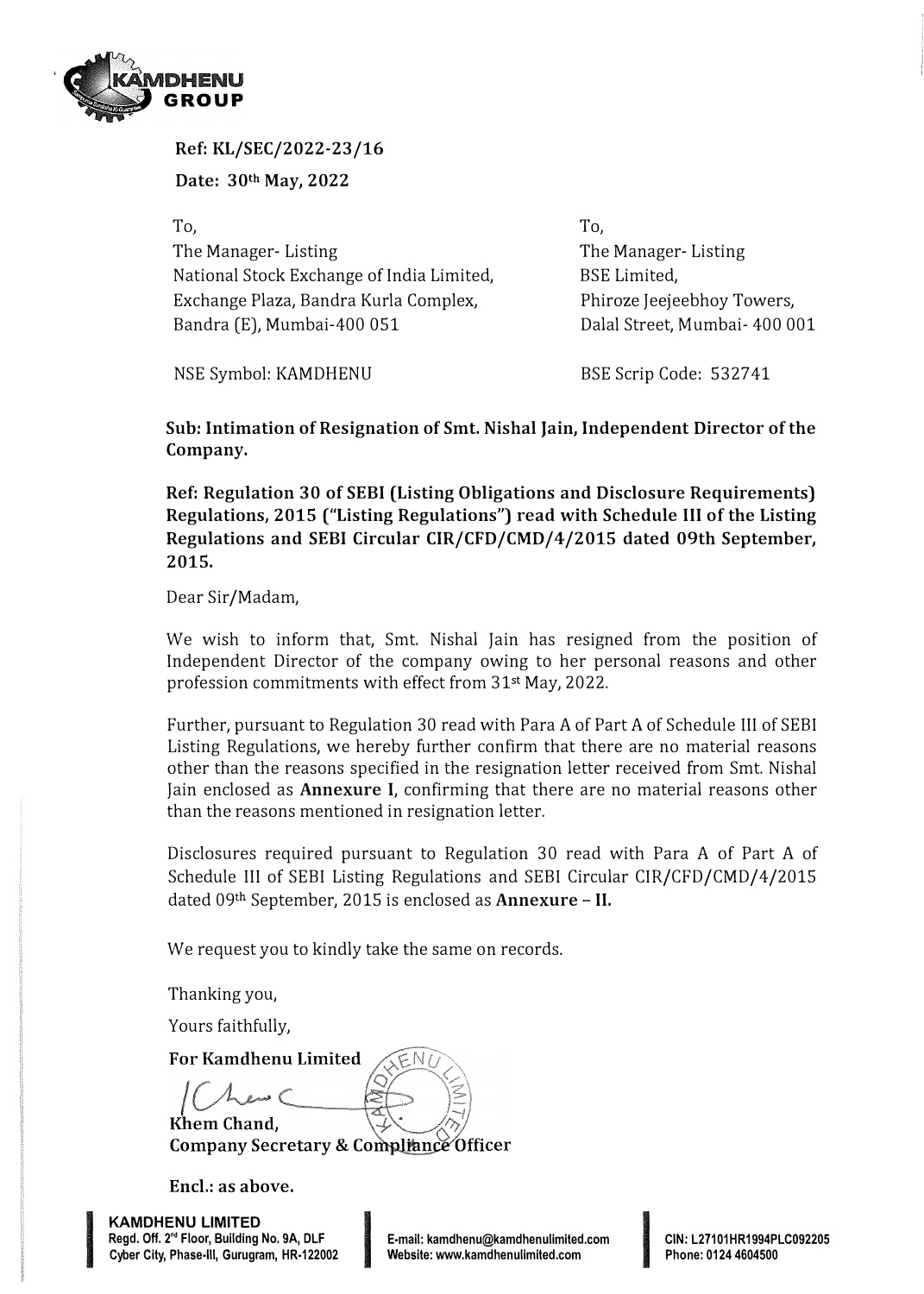## $Anrxuse-E$

**Date: 30-05-2022** 

**From:**  Nishal Jain Bhandari House, B-22, Friends Colony (West), New Delhi-110065

**To:**  The Board of Directors Kamdhenu Limited, 2<sup>nd</sup> Floor, Tower-A, Building No. 9, DLF Cyber City, Phase-Ill, Gurgaon-122002

## **Subject: Resignation from the Directorship of the Company**

Dear Sir,

I, Nishal Jain (DIN: 06934656), daughter of Shri Anil Kumar Jain, resident at Bhandari House, B-22, Friends Colony (West), New Delhi-110065, hereby tender my resignation from the directorship (Independent Woman Director) of the Company with effect from May 31, 2022. The resignation is purely on account of personal reason and other professional commitments/engagements and there is no other material reasons.

It has been my privilege being member of the Board of Directors of the Company as an . Independent Director. Further, I thank the Board of Directors for my memorable association during my tenure as an Independent Director in the Company

Kindly accept this resignation letter as resignation from the directorship of the Company including the board committee(s) and relive me from my duties with effect from May 31, 2022.

Kindly acknowledge the receipt of this resignation letter and arrange to submit the necessary forms with the office of Registrar of Companies and Stock Exchanges to that effect.

I wish all the best to the Company.

Thanking You,

Regard

**Nishal Jain**  $\stackrel{\mathsf{S}}{\mathsf{\circ}}$  ) **DIN: 06934656**

**CC:** Mr. Khem Chand, Company Secretary & Compliance Officer, Kamdhenu Limited.